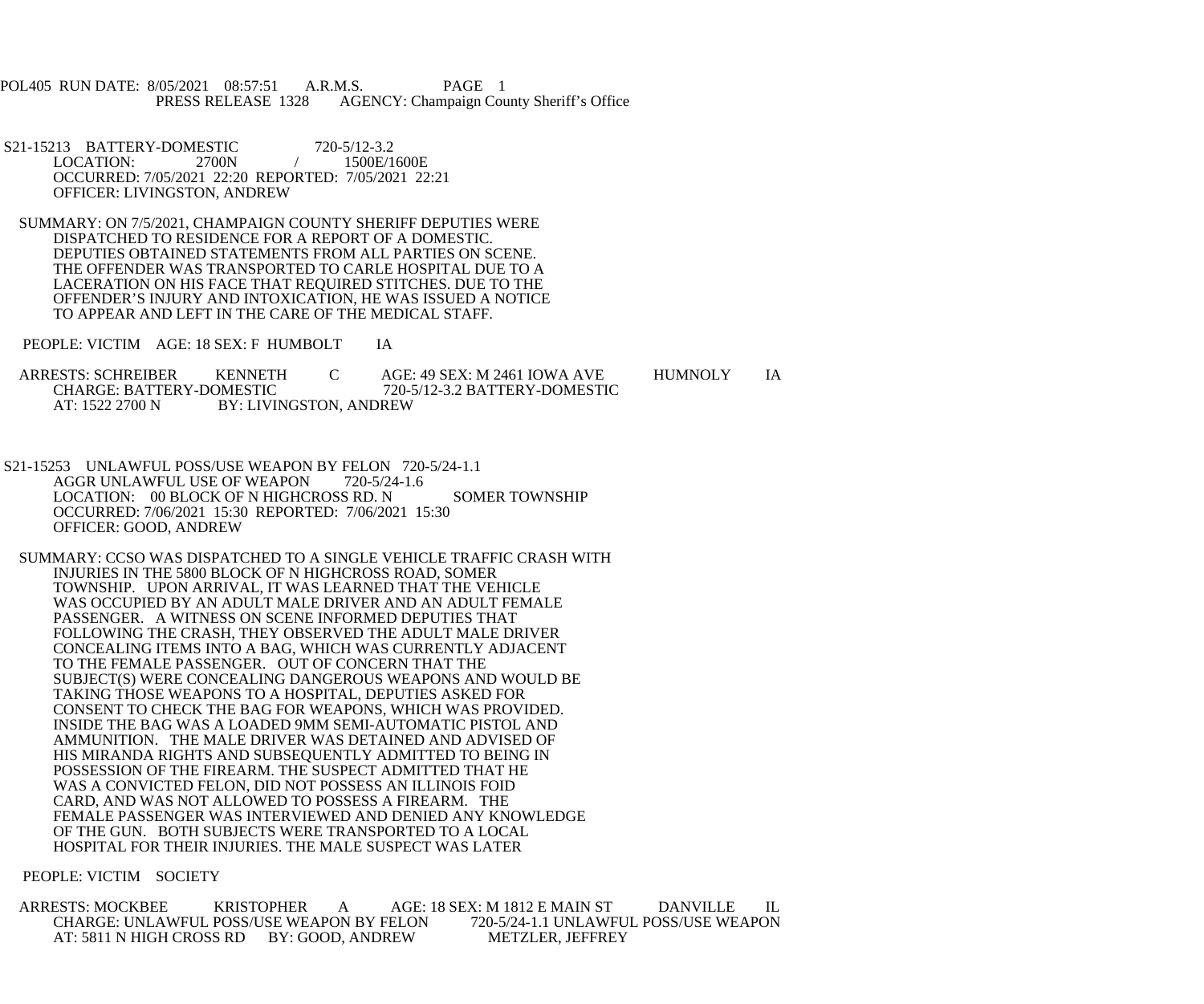POL405 RUN DATE: 8/05/2021 08:57:51 A.R.M.S. PAGE 2<br>PRESS RELEASE 1328 AGENCY: Champaign Cou AGENCY: Champaign County Sheriff's Office MOCKBEE KRISTOPHER A AGE: 18 SEX: M 1812 E MAIN ST DANVILLE IL<br>CHARGE: AGGR UNLAWFUL USE OF WEAPON 720-5/24-1.6 AGGR UNLAWFUL USE OF WEAP CHARGE: AGGR UNLAWFUL USE OF WEAPON 720-5/24-1.6 AGGR UNLAW<br>AT: 5811 N HIGH CROSS RD BY: GOOD, ANDREW METZLER, JEFFREY AT: 5811 N HIGH CROSS RD BY: GOOD, ANDREW

 S21-15474 WARRANT-IN STATE OPERATE MV W/SUSPEND REGISTRATION 625-5/3-708 DRIVING UNDER SUSPENDED LICENSE 625-5/6-303 DRUG EQUIPMENT-POSSESSION 720-600/3.5 CANINE SEARCH VEHICLE<br>LOCATION: N STALEY RD N LOCATION: N STALEY RD N  $\sqrt{a}$  wild flower DR OCCURRED: 7/08/2021 20:04 REPORTED: 7/08/2021 20:04 OFFICER: CHRISTENSEN, CORY

- SUMMARY: TRAFFIC STOP INITIATED PURSUANT TO AN IVC VIOLATION IN CHAMPAIGN IL. IT WAS DISCOVERED THAT THE STOPPED VEHICLES REGISTRATION WAS SUSPENDED. THE DRIVER OF THE STOPPED VEHICLE HAD A SUSPENDED IL DL. THE FRONT SEAT PASSENGER HAD AN ACTIVE CHAMPAIGN COUNTY FTA WARRANT. THE DRIVER WAS ISSUED TWO CITATIONS AND THE PASSENGER WAS ISSUED AN NTA IN REGARD TO THE FTA WARRANT.
- PEOPLE: VICTIM SOCIETY-WARRANTS/RECOVERED PROPERTY OFFENDER AGE: 46 SEX: F OFFENDER AGE: 42 SEX: F

ARRESTS: KURTZ LETICIA A AGE: 46 SEX: F 2402 CHATEAU DR ST JOSEPH IL CHARGE: OPERATE MV W/SUSPEND REGISTRATION 625-5/3-708 OPERATE MV W/SUSPEND REGI CHARGE: OPERATE MV W/SUSPEND REGISTRATION 64T: TALLGRASS/CHICKORY BY: CHRISTENSEN, CORY AT: TALLGRASS/CHICKORY BY: CHRISTENSEN, CORY A AGE: 46 SEX: F 2402 CHATEAU DR ST JOSEPH IL<br>USPENDED LICENSE 625-5/6-303 DRIVING UNDER SUSPENDED L CHARGE: DRIVING UNDER SUSPENDED LICENSE 62:<br>AT: TALLGRASS/CHICKORY BY: CHRISTENSEN, CORY AT: TALLGRASS/CHICKORY

OSBORNE NICHOLE M AGE: 42 SEX: F HOMELESS<br>CHARGE: WARRANT-IN STATE WARRANT WARRANT-IN STATE CHARGE: WARRANT-IN STATE WARRANT<br>AT: TALLGRASS/CHICKORY BY: CHRISTENSEN, CORY AT: TALLGRASS/CHICKORY

S21-15478 BRINGING CONTRABAND INTO PENAL INST 720-5/31A-1.1,1.2<br>CONTROLLED SUBSTANCE-POSSESSION 720-570/402 CONTROLLED SUBSTANCE-POSSESSION 720-570/402<br>CONTROLLED SUBSTANCE-LOOK-ALIKE 720-570/404 CONTROLLED SUBSTANCE-LOOK-ALIKE DRUG EQUIPMENT-POSSESSION 720-600/3.5<br>LOCATION: COTTAGE GROVE AV S / LOCATION: COTTAGE GROVE AV S / COLORADO AV/GLENWOOD OCCURRED: 7/08/2021 20:39 REPORTED: 7/08/2021 20:39 OFFICER: LIVINGSTON, ANDREW

SUMMARY: ON 7/8/2021, CHAMPAIGN COUNTY SHERIFF DEPUTIES CONDUCTED A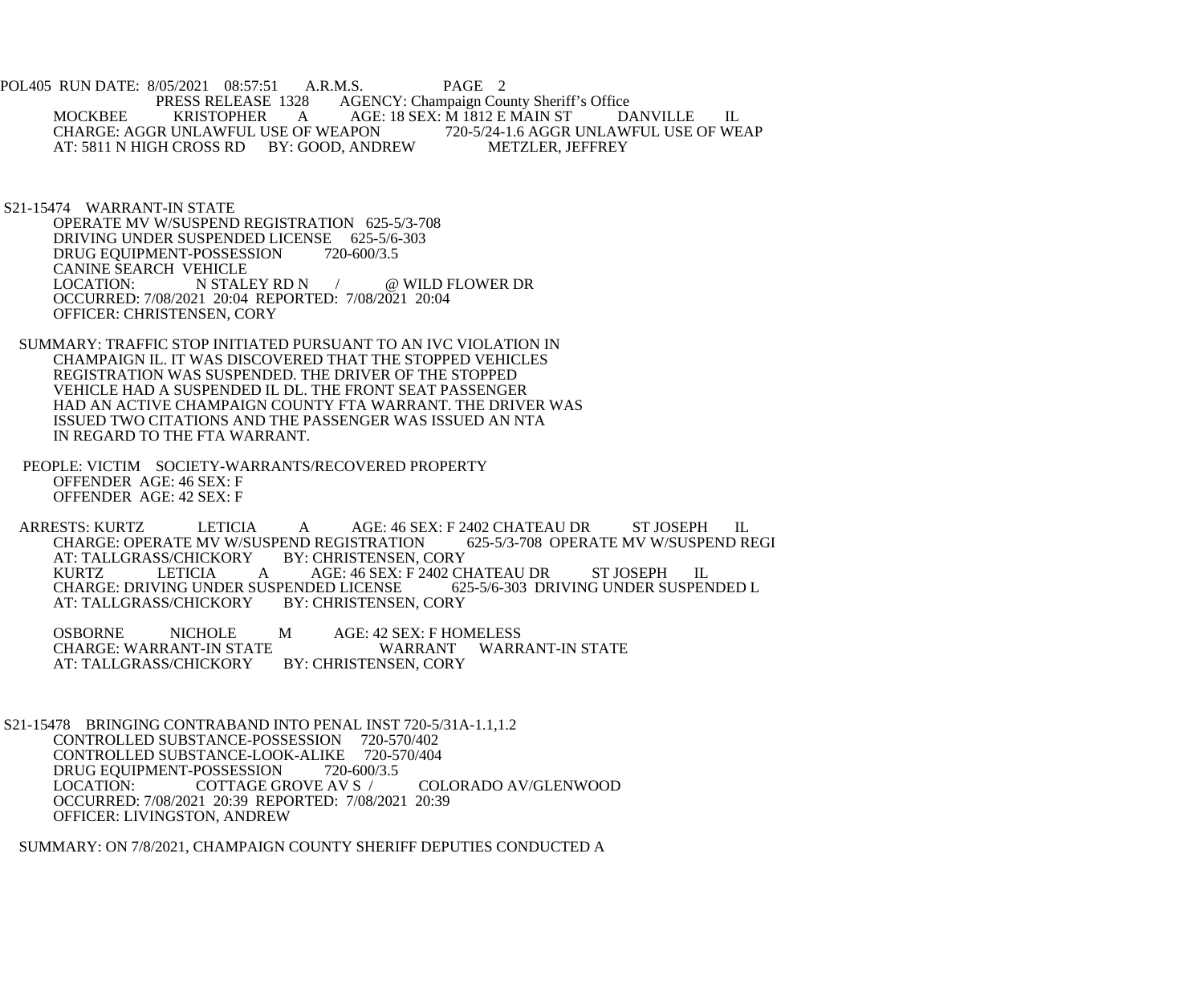POL405 RUN DATE: 8/05/2021 08:57:51 A.R.M.S. PAGE 3<br>PRESS RELEASE 1328 AGENCY: Champaign Cou AGENCY: Champaign County Sheriff's Office COMPLIANCE CHECK. DURING THE CHECK DEPUTIES LOCATED CONTRABAND AND LATER TRANSPORTED THE OFFENDER TO THE SATELLITE JAIL. WHILE AT THE JAIL THE CORRECTIONS STAFF LOCATED A PIPE WITH BURNT RESIDUE ON THE OFFENDER'S PERSON. THE OFFENDER WAS BOOKED ON ADDITIONAL CHARGES INCLUDING BRINGING CONTRABAND INTO A PENAL INSTITUTION.

PEOPLE: VICTIM SOCIETY

ARRESTS: JEFFERSON NORMAN AGE: 60 SEX: M 1805 COTTAGE GROVE # 324 URBANA IL<br>CHARGE: BRINGING CONTRABAND INTO PENAL INST 720-5/31A-1. BRINGING CONTRABAND INTO CHARGE: BRINGING CONTRABAND INTO PENAL INST AT: 1805 COTTAGE GROVE AVE BY: LIVINGSTON, ANDREW<br>JEFFERSON NORMAN AGE: 60 SEX: M 1805 C AGE: 60 SEX: M 1805 COTTAGE GROVE # 324 URBANA IL<br>OSSESSION 720-570/402 CONTROLLED SUBSTANCE-POSS CHARGE: CONTROLLED SUBSTANCE-POSSESSION AT: 1805 COTTAGE GROVE AVE BY: LIVINGSTON, ANDREW JEFFERSON NORMAN AGE: 60 SEX: M 1805 COTTAGE GROVE # 324 URBANA IL<br>CHARGE: CONTROLLED SUBSTANCE-LOOK-ALIKE 720-570/404 CONTROLLED SUBSTANCE-LOOK CHARGE: CONTROLLED SUBSTANCE-LOOK-ALIKE AT: 1805 COTTAGE GROVE AVE BY: LIVINGSTON, ANDREW JEFFERSON NORMAN AGE: 60 SEX: M 1805 C JEFFERSON NORMAN AGE: 60 SEX: M 1805 COTTAGE GROVE # 324 URBANA IL CHARGE: DRUG EQUIPMENT-POSSESSION 720-600/3.5 DRUG EQUIPMENT-POSSESSION 720-600/3.5 DRUG EQUIPMENT-POSSESSION AT: 1805 COTTAGE GROVE AVE BY: LIVINGSTON, ANDREW

 S21-15498 IMPROPER LIGHTING/ONE HEADLIGHT 625-5/12-211 WARRANT-IN STATE LOCATION: PROSPECT N / BLOOMINGTON RD OCCURRED: 7/08/2021 22:54 REPORTED: 7/08/2021 22:54 OFFICER: CHRISTENSEN, CORY

 SUMMARY: TRAFFIC STOP INITIATED PURSUANT TO AN IVC VIOLATION IN CHAMPAIGN IL. THE DRIVER HAD AN ACTIVE CHAMPAIGN CO. WARRANT AND WAS TRANSPORTED TO THE CCSO SATELLITE JAIL.

 PEOPLE: VICTIM SOCIETY OFFENDER AGE: 50 SEX: F

ARRESTS: PUMPHREY JEAN ANN AGE: 50 SEX: F 1010 E KERR AVE #108 URBANA IL<br>CHARGE: WARRANT-IN STATE WARRANT WARRANT-IN STATE CHARGE: WARRANT-IN STATE WARRANT WARRANT-IN STATE<br>AT: BLOOMINGTON/WILLIS BY: CHRISTENSEN, CORY AT: BLOOMINGTON/WILLIS

 S21-15504 WARRANT-IN STATE CRIMINAL DAMAGE TO PROPERTY 720-5/21-1 LOCATION: 00 BLOCK OF EAST ST S HOMER OCCURRED: 7/09/2021 1:30 REPORTED: 7/09/2021 1:35 OFFICER: BEARCE, JAROD

SUMMARY: ON FRIDAY, 07/08/2021, AT APPROXIMATELY 0136 HRS. CCSO